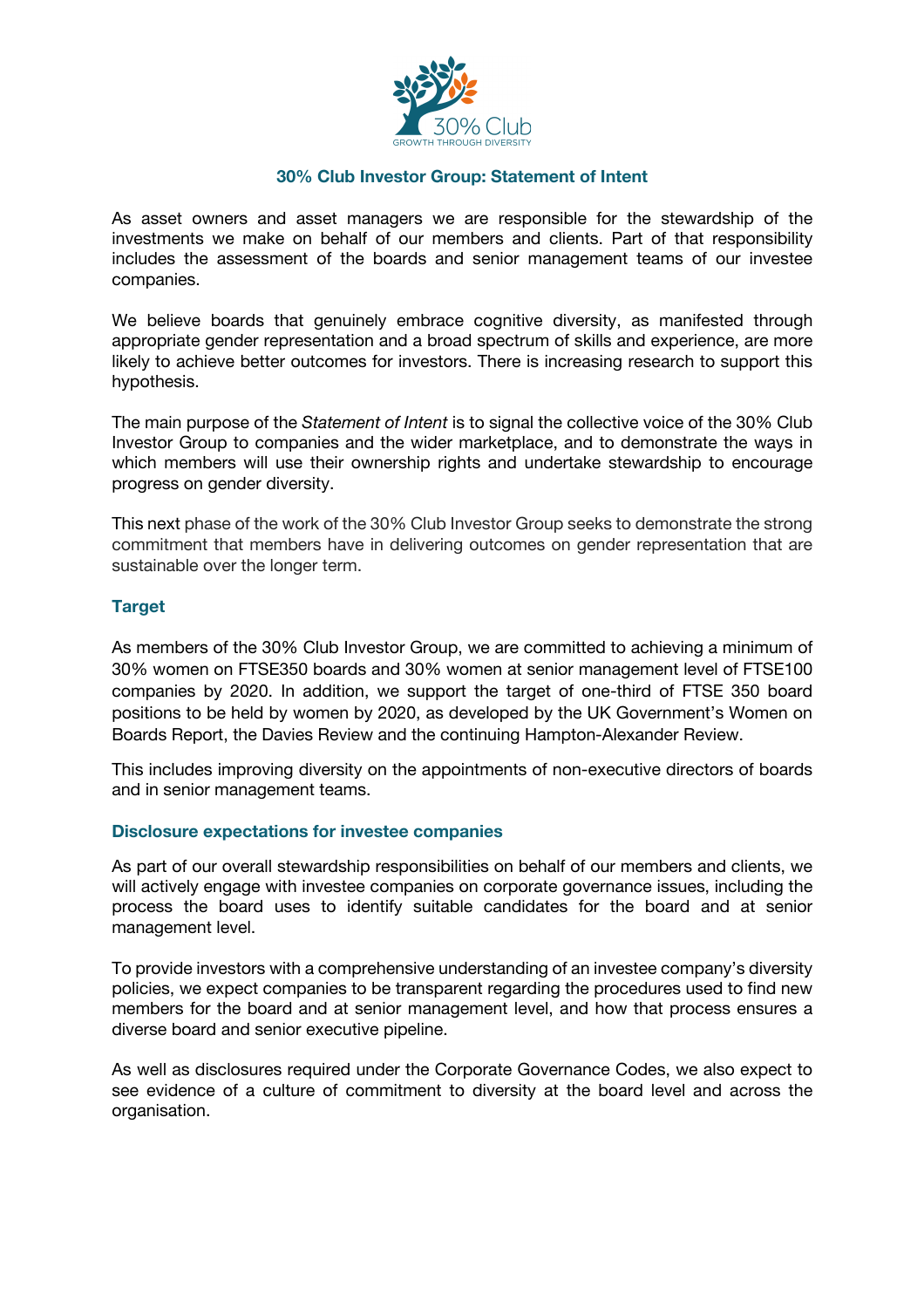

## **30% Club Investor Group: Statement of Intent**

#### **Engagement with investee companies**

We will actively engage with board Chairs and nomination committees on the issue of board diversity to convey the high level of importance that we, and our clients and members, place on this core stewardship issue.

We will raise questions where there is evidence that there has been a failure in the nomination process with respect to board diversity.

We may choose to vote against the re-election of the Chair of the board or nomination committee, particularly where there continues to be no evidence of board diversity, and engagement with the board has not led to any satisfactory outcome.

### **Exercise of ownership rights**

As a general approach, this could involve voting actions in listed companies in two areas:

### Directors (re)elections – Board Chair and/or Nominations Committee Chair

The nominations committee should ensure that the board has the appropriate range and balance of skills, experience, independence and knowledge. The Chair of this committee shares a responsibility with the board Chair for ensuring that directors are appointed on merit, against objective criteria and with due regard for the benefits of diversity. Investors could consider not supporting the nominations committee Chair and/or board Chair of those companies that still fall short of expectations.

### Report & Accounts

Companies should include disclosure on their diversity policy and implementation (or make reference to disclosure elsewhere) in the Report & Accounts. Investors could consider not supporting the Report & Accounts resolutions if the diversity statement is not considered satisfactory (for example, if a statement does not include specific reference to a stated policy and/or actions regarding increasing diversity throughout an organisation) or there is no clear evidence that diversity is being sufficiently considered by the board.

Whilst our initial focus will be on FTSE350 companies, we will be encouraging similar disclosure from FTSE Smallcap companies. We would also encourage any company considering a listing to introduce a diversity policy along similar lines.

### **Exemplars of Best Practice**

In addition to putting pressure on companies to perform better on diversity, the 30% Club Investor Group is keen to highlight examples of companies that are leading the way in this area.

### **Reporting**